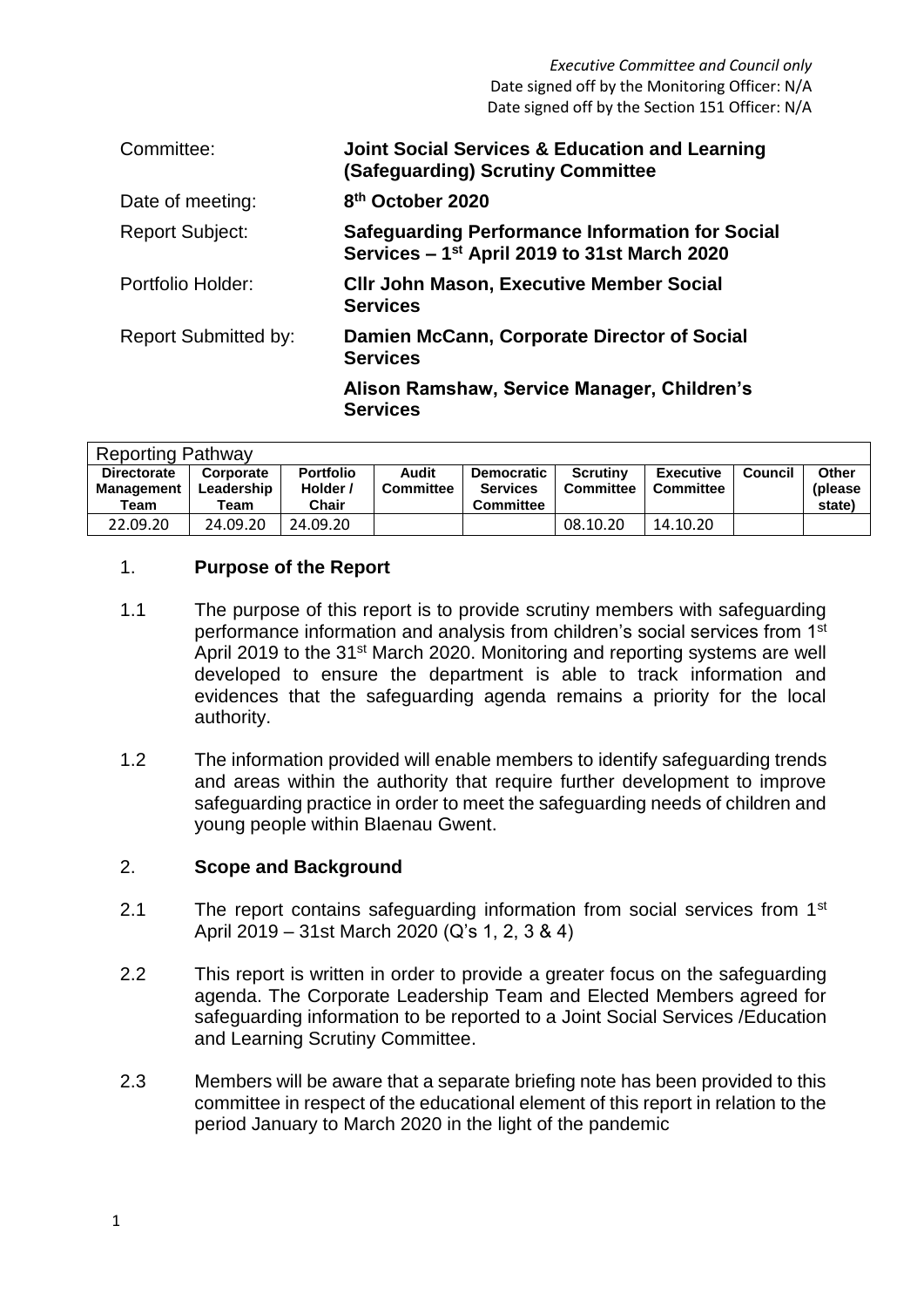#### 3. **Options for Recommendation**

3.1 The Safeguarding Performance Information has been approved by CLT at their meeting on 24th September 2020.

Having scrutinised the information members can:

#### 3.2 **Option1**

Accept the approach and information detailed in the report provided

#### 3.3 **Option 2**

Consider the information provided and provide comments on where improvement can be made to the current monitoring processes.

### 4. **Evidence of how does this topic supports the achievement of the Corporate Plan / Statutory Responsibilities / Blaenau Gwent Well-being Plan**

- 4.1 The Safeguarding agenda is considered as part of the Council's Corporate Strategies that includes:
	- Corporate Plan
	- Well-Being Plan
	- Corporate Risk Register
	- Safe Reduction of CLA Strategy
	- Early Intervention and Prevention Strategy
- 4.2 Social Services work to a number of regional and national safeguarding procedures which can be located on the South East Wales Safeguarding Children's Board website: **http:/sewsc.org.uk**

## 5. **Implications Against Each Option**

## 5.1 *Impact on Budget (short and long term impact)*

Q's 1, 2, 3 & 4 has seen the number of children on the child protection register vary from 61 at the lowest and 72 being the highest. The numbers of children looked after remained stable with the overall trend showing a decrease in numbers. This along with the lower numbers of court applications continuing a positive impact on the budget

The safeguarding team experienced some staffing challenges in the first 3 quarters of the reporting period however this has since changed with the safeguarding team operating at full capacity, which has negated the need to seek staffing support from the independent sector.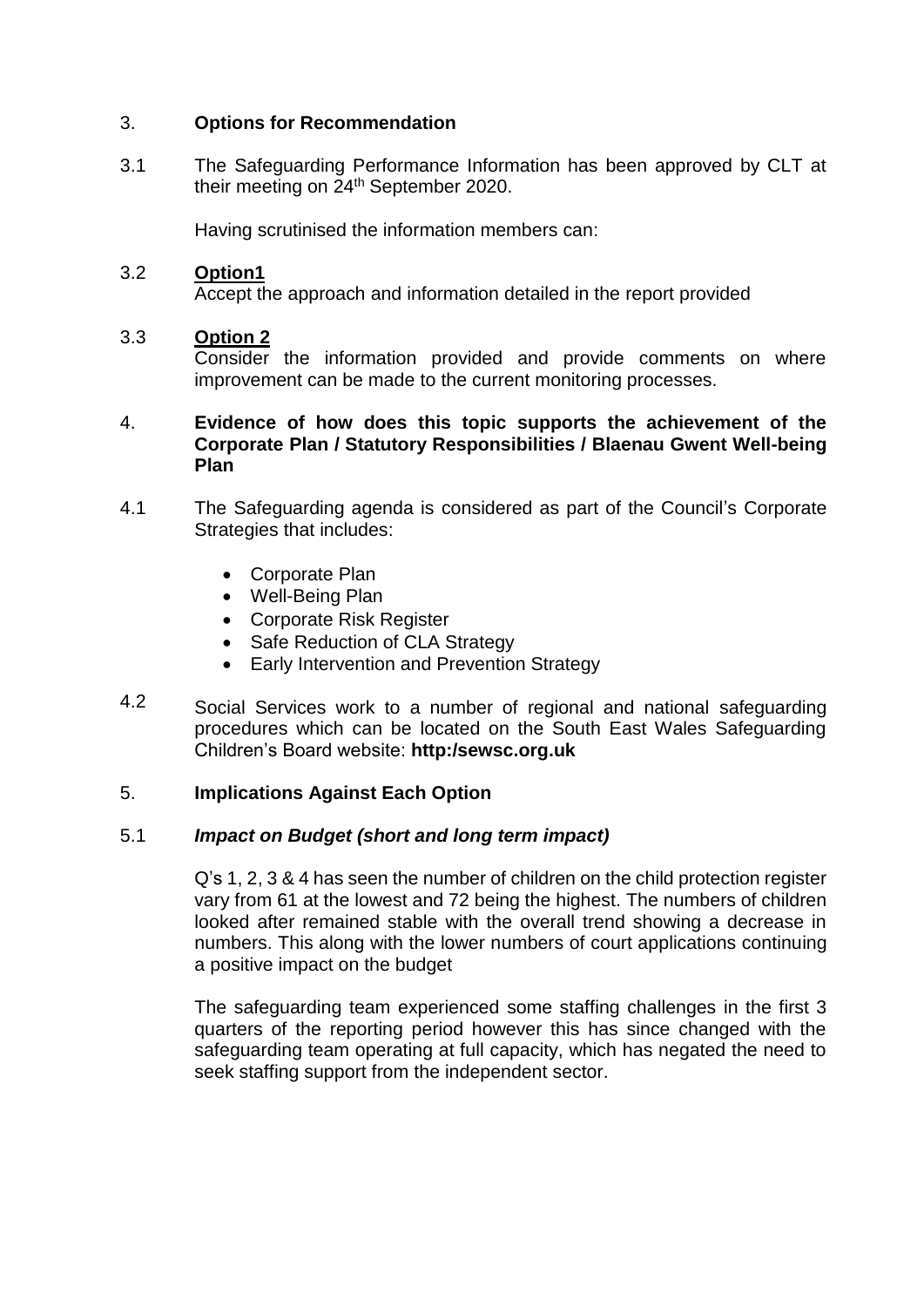# 5.2 *Risk including Mitigating Actions*

The Directorate Risk register identifies the highest risks for the Social Services Department. These are monitored as part of the quarterly report of the Director of Social Services.

#### 6. **Supporting Evidence**

### 6.1 **Performance Information and Data (see Appendix 1)** *Social Services*

#### 6.1.1 **Referrals to Social Services**

- 6.1.2 **Figure 1:1** Shows the number of referrals made to social services within the four reporting quarters. The chart demonstrates a slight increase in referrals during Q2 (*1,192*) with a slight dip then in Q3 (*1,031*) with a second slight rise in Q4 (1189). The overall data evidences consistency in referral rates and despite Q's2 & 4 sowing an increase this increase is not significant enough to raise safeguarding concerns.
- 6.1.3 **Figure 1.2:** Shows the source of the referrals, again the data provides a consistent picture in that police remain the highest referring agency (1,434 for all four quarters) followed by Education (771) and then closely followed by Health (626)
- 6.1.4 **Figure 1.3:** shows the numbers of referrals received into the department on open cases. During Q2 the number increased to 1,029 from 806 in Q1 this number increased again slightly in Q3 to 1.036. In Q4 this had risen to 1888. The rise in additional referrals on open cases was analysed and it would appear that referrals for those cases open to the 14+ team were high in all four quarters. Further analysis evidenced that of these numbers a high percentage of children were being managed under the exploitation risk management processes and the 115 (contextualised safeguarding) meeting. This would account for the high percentage of referrals for this cohort of children.

For those children aged 0 -13 years the numbers of additional referrals on open cases are on average similar to previous quarters.

It is noteworthy to mention that whilst the numbers of referrals on open case can appear high, duplication and for information only MARF's are also captured under a re referral

#### 6.1.5 **Youth Services**

**Figure 1.4:** Shows the numbers of youth service referrals during tis reporting period and the data shows a fluctuation in the numbers of referral throughout the year. Whilst the numbers of referrals are low, I can confirm that those young people attending youth service provision also attend an education provision and the likelihood is that their needs are picked up through education referrals. Young people are also referred into the preventative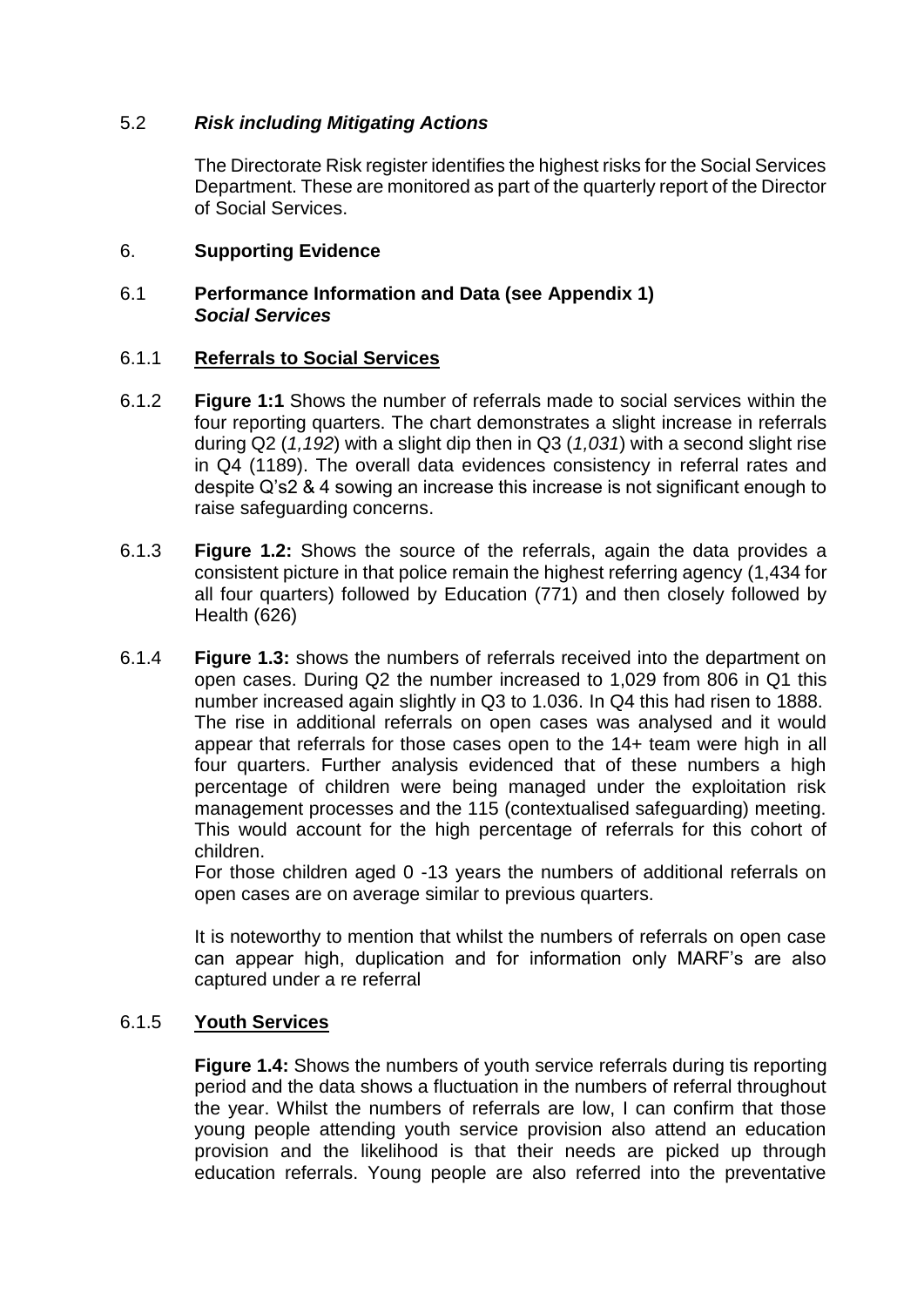service provisions where needs are assessed and met in accordance with that assessed need.

The Youth Service is an active partner on the Space Wellbeing Panel, they sit on the Steering Group as part of the Families First model and they actively participate in the South East Wales Safeguarding Local Network meetings. Multi agency working and close partnership arrangements with the youth service ensure that safeguarding is prioritised.

#### 6.1.6 **Child Protection**

6.1.7 **Figure 2.2:** Gives a summary of the number of children on the child protection register the numbers of registrations and deregistration is also included. There were a total of 61 children on the child protection register in Q2 to 32 families. This accounted for an additional 17 children being registered in this quarter. The numbers of children on the child protection register decreased by 9 in Q2.

Q3 saw a slight rise in registrations with 72 children on the child protection register to 35 families. During Q4 the numbers of children on the child protection register decreased to 61 The numbers throughout the four quarters indicates an overall trend as the numbers in previous quarters demonstrates similar numbers

 in Q1 (2019) in Q2 (2019) in Q3 (2019) 61 in Q4 (2020)

- 6.1.8 **Figure 2.5:** shows the average time a child is on the CPR. The social services senior management team review all those children on the CPR for 12 months or longer to ensure there is no unnecessary drift. It is pleasing to see that over the last 4 quarters these numbers continue to reduce, with no children being recorded as being on the child protection register for more than 24 months. Significant reduction in time spent on the child protection register for periods of  $6 - 12$  months and  $12 - 24$  months can also be see in Q4
- 6.1.9 **Figure 2.6:** gives the breakdown on both initial and review conferences. They show the numbers of conferences held the number of families involved and the outcomes in terms of registered or not.

The numbers of initial conferences remained consistent averaging between 25/39 throughout this reporting period. (108 in total)

201 review conferences were held in the four Q's with 96 continued registrations and 105 reaching an outcome of deregistration

Of the numbers of initial conferences held throughout the four reporting quarters 94 children were registered 11 were not and 3 registrations were agreed pre-birth.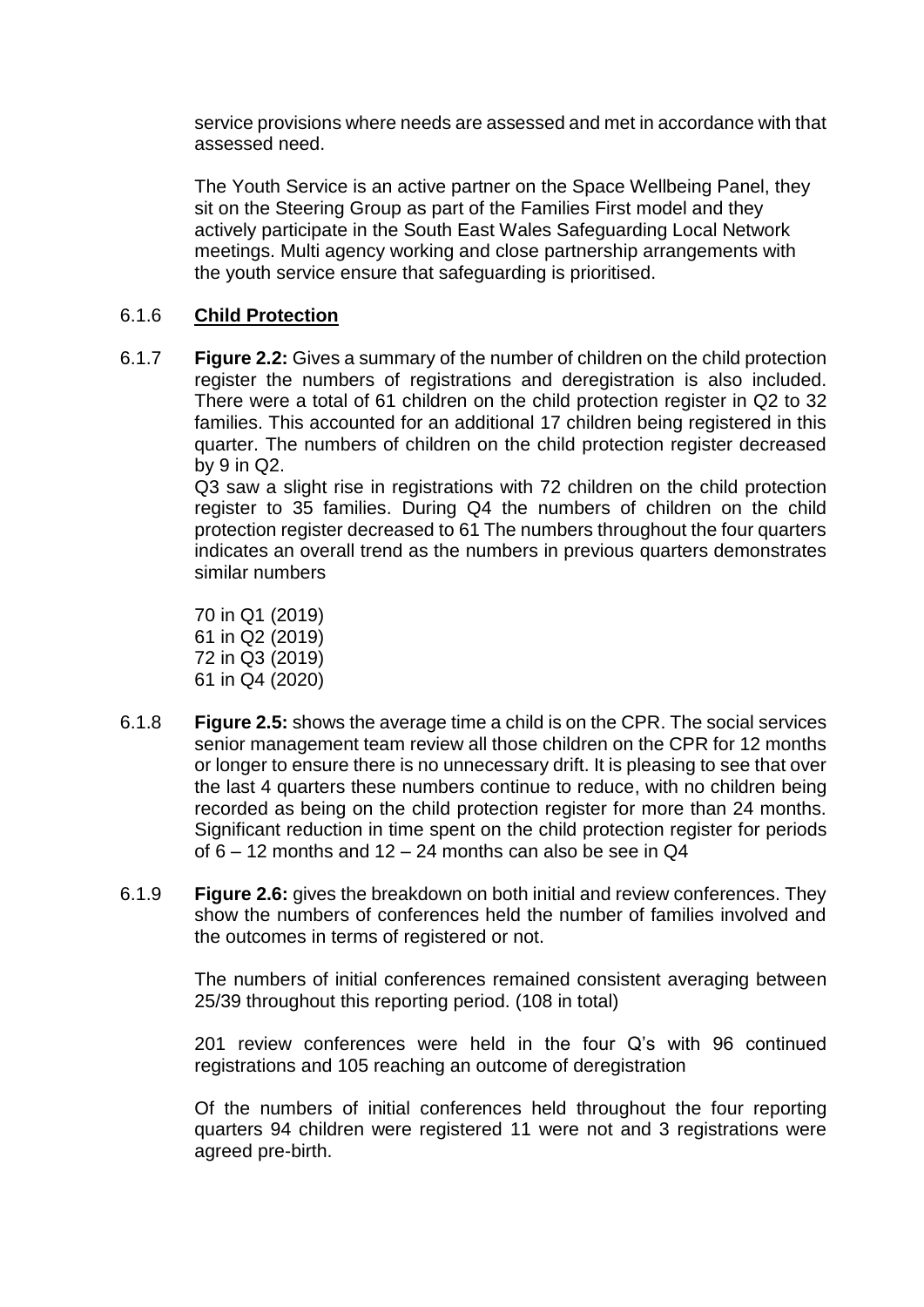- 6.1.10 **Figure 2.7:** shows the number of initial conferences held within timescales. There has been consistence practice in this area throughout Q's 1, 2, & 3 (100%) with a dip Q4 showing at 86%
- 6.1.11 **Figure 2.8:** relates to review conferences and the graph shows excellent performance with just slight dips in the 100% target.
	- **Q1 – 100%**
	- **Q2 – 91%**
	- $\bullet$   $\cdot$  Q<sub>3</sub> 100%
	- **Q4 – 98.5%**

#### 6.2 **Expected outcome for the public**

Those children who are assessed to be at risk of harm are protected and safeguarded, and that the Local Authority adheres to legislation regarding statutory intervention.

#### 6.3 **Involvement (consultation, engagement, participation)**

- 6.3.1 The development of the Corporate Safeguarding Policy and the Departmental Safeguarding Leads help ensure all departments within the Authority are aware of their responsibilities for safeguarding and are kept undated with any emerging issues or trends within safeguarding.
- 6.3.2 Termly meetings also take place with the Safeguarding Leads from all the schools and monthly meetings take place between the safeguarding team and lead education staff.
- 6.3.3 The SEWSCB local Safeguarding Network group also reviews the safeguarding information to ensure all partner agencies are as fully aware as possible.

#### 6.4 **Thinking for the Long term (forward planning)**

The Annual Council Reporting Framework (ACRF) enables Social Services to plan for the future as spend, risk and performance is continuously reported on and provides a baseline of where the department is currently and where it needs to be in the future.

#### 6.5 **Preventative focus**

- 6.5.1 The work undertaken by the Social Services Directorate looks to promote a preventative approach to practice through early identification and intervention. Having a proactive rather than reactive approach to service planning can also help with planning resources.
- 6.5.2 Providing this report and the level of detailed safeguarding information to Scrutiny Committee enables members to ensure risks are identified and acted on.